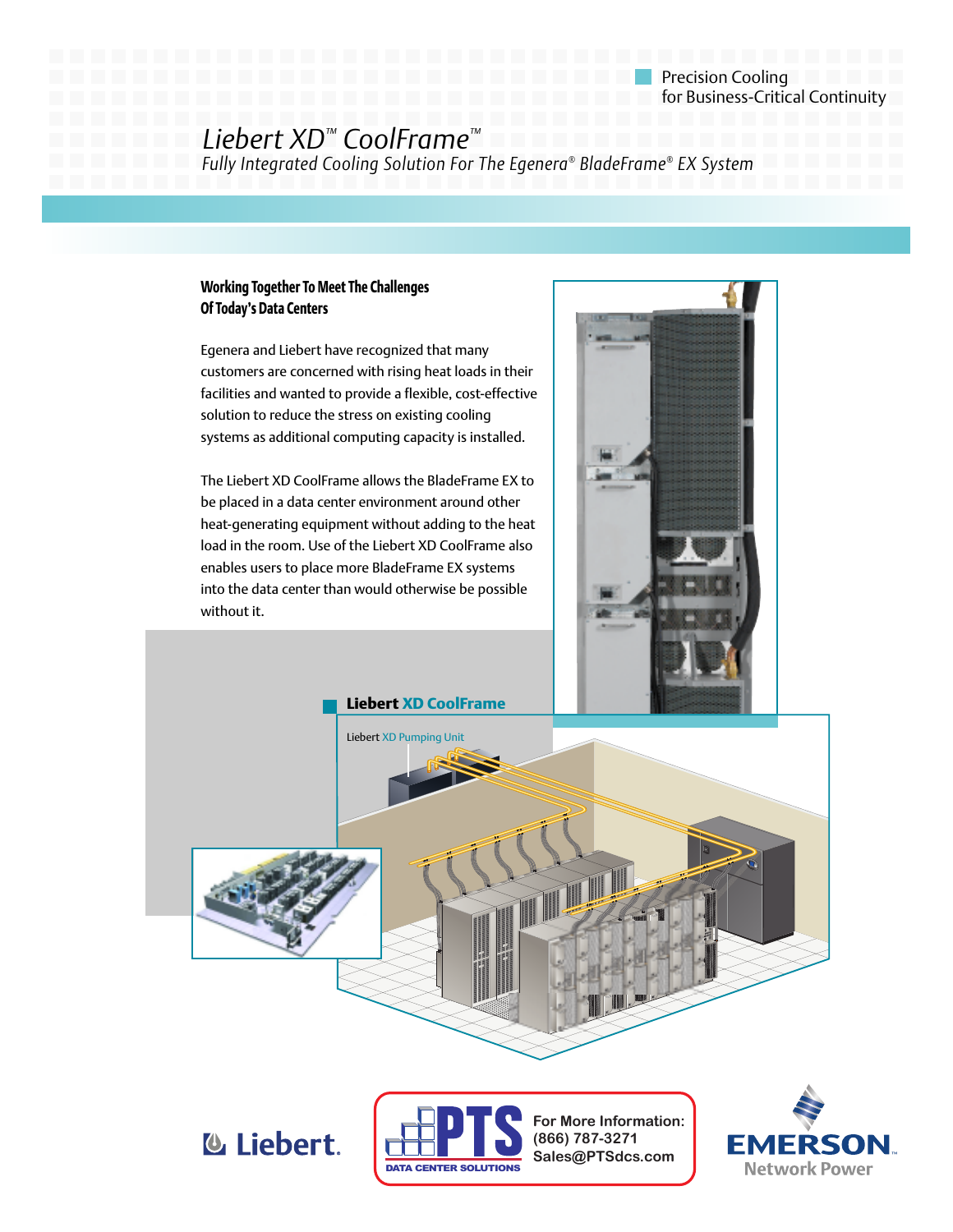# *A Cooling Solution For Your Egenera BladeFrame EX System From The Leader In High Density Heat Removal*

## The Liebert XD Solution

**Liebert XD Cooling Solutions: An Adaptive Mission-Critical Cooling Architecture That Accommodates Changes**

**Tighter spacing of racks and higher component density within each rack can require a level of cooling that is much greater than traditional computer room air conditioning systems can effectively handle. The number of cooling units needed and the energy required to operate them make this arrangement extremely inefficient. The Liebert XD CoolFrame allows a higher density of BladeFrame EX systems within the data center than is possible with standard computer room cooling solutions.**

Adding targeted supplemental cooling is much more costefficient than trying to lower the temperature of localized hot spots by increasing the overall room air conditioning capacity. Liebert X-treme Density mission-critical cooling systems are specifically designed to address the higher heat loads generated by tightly packed electronic rack enclosures. Individual systems can cool hot air ejected from the enclosure or cool hot spots or zones near the racks.

**Liebert XD Waterless Coolant** —This unique application of an off-theshelf product makes the Liebert XD solution very energy efficient. The XD Coolant operates at low pressure and becomes a gas at room temperatures, making it ideal for use around electronic equipment.

There are two reasons the Liebert XD system uses a waterless refrigerant. First, many data center managers are reluctant to re-introduce water into their facilities because of the possibility of equipment damage from leakage. Secondly, the refrigerant used in the Liebert XD system is more efficient than water and has advantages in system design and reducing energy costs associated with cooling.

### **Liebert XDC**—**A Coolant Chiller Designed For Direct System Configurations**

The Liebert XDC Coolant Chiller is a specially designed indoor unit that connects directly to the Liebert XD CoolFrame modules and provides XD Coolant circulation and control. It ensures that the coolant is constantly above the dew point in the room, eliminating concern for condensation. Available with several heat rejection options.

### **Liebert XDP**— **Pumping Unit Designed For Indirect System Configurations**

When a building chilled water system is available, the Liebert XDP Pumping Unit serves as an intermediary to isolate the building chilled water circuit from the XD Coolant circuit. It circulates coolant to the Liebert XD CoolFrame at a temperature always above the dew point to prevent condensation.

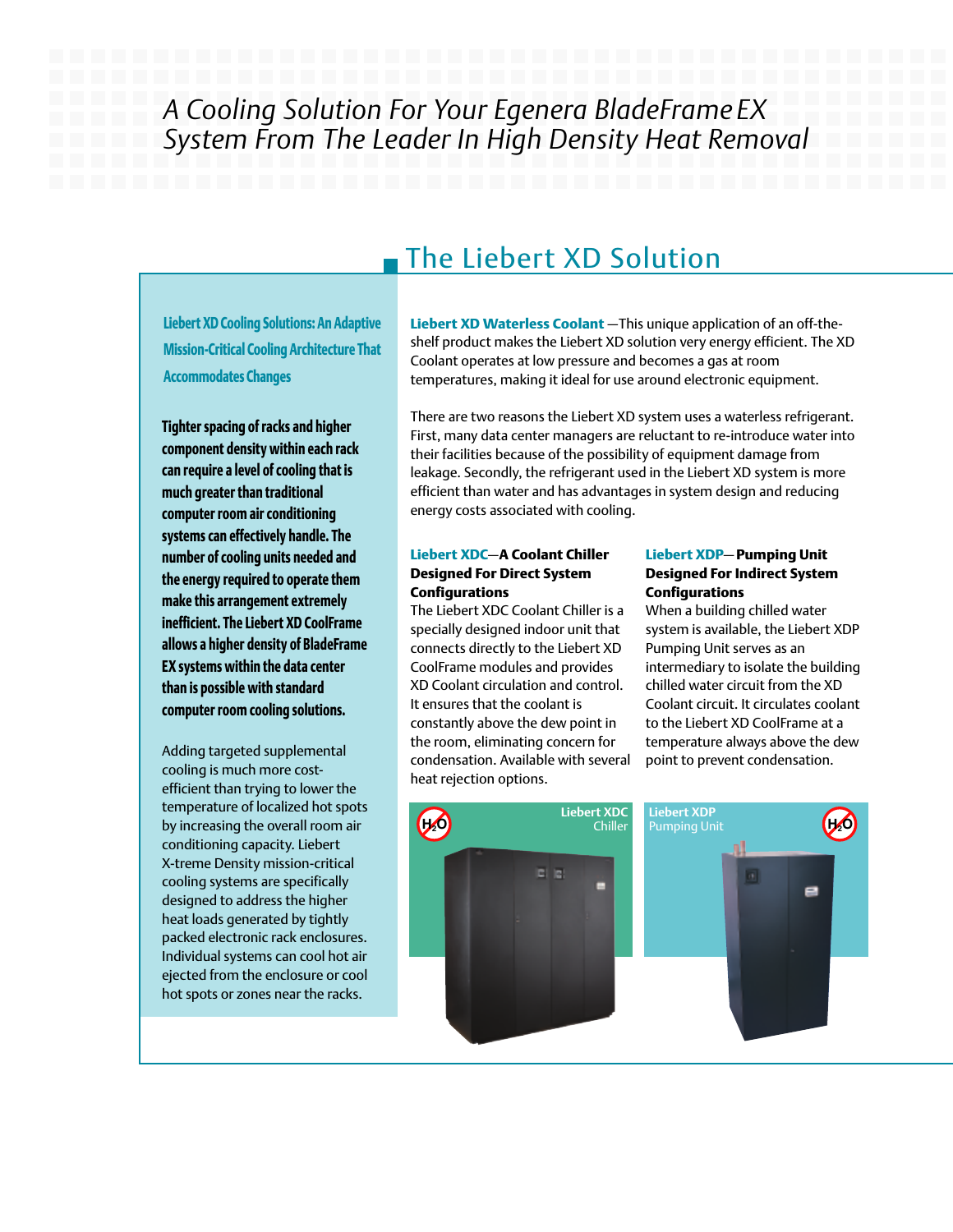# *An Innovative Cooling Solution For An Innovative Computing System*



Liebert XD CoolFrame modules attach directly to the rear of the Egenera BladeFrame EX system. Heat removal is provided by either the Liebert XDC Coolant Chiller or a Liebert XDP Pumping Unit used in conjunction with an existing chilled water circuit.

Use of the Liebert XD CoolFrame solution with the BladeFrame EX system can promote efficient expansion of data center capacity with a minimal impact on your data center infrastructure. This provides data center managers with the potential to increase processing capacity while maintaining maximum usage of floor space.

Liebert XD CoolFrame retains same depth and footprint as BladeFrame EX.



### **Liebert XD™ CoolFrame**

**Features Include:**

### **Reliability:**

**Maintains all BladeFrame functionality** — BladeFrame EX renowned serviceability features are unaffected. Efficient cable management is preserved.

**Liebert quality** — Your assurance of reliability and worldwide support.

#### **Flexibility:**

**Easy to install** — Simple mechanical attachment to the BladeFrame EX.

**Liebert XD System Compatibility** — Fully compatible with Liebert XDP and XDC units.

**Everything you need** — No additional air movers are required for the BladeFrame EX system. No additional power is required for Liebert XD CoolFrame.

### **Low total cost of ownership:**

**Saves on cooling costs** — Saves 23% of typical data center cooling energy cost.

**Takes up no additional floor space** — BladeFrame EX retains same footprint, even with the Liebert XD CoolFrame modules attached.

# We Can Take The Heat…Away

**For more information on how the Liebert XD CoolFrame solution can expand the cooling options available for your Egenera BladeFrame EX system, talk to your local Liebert Representative. We have the product technology, application expertise and service support to keep your systems operating flawlessly around the clock.**